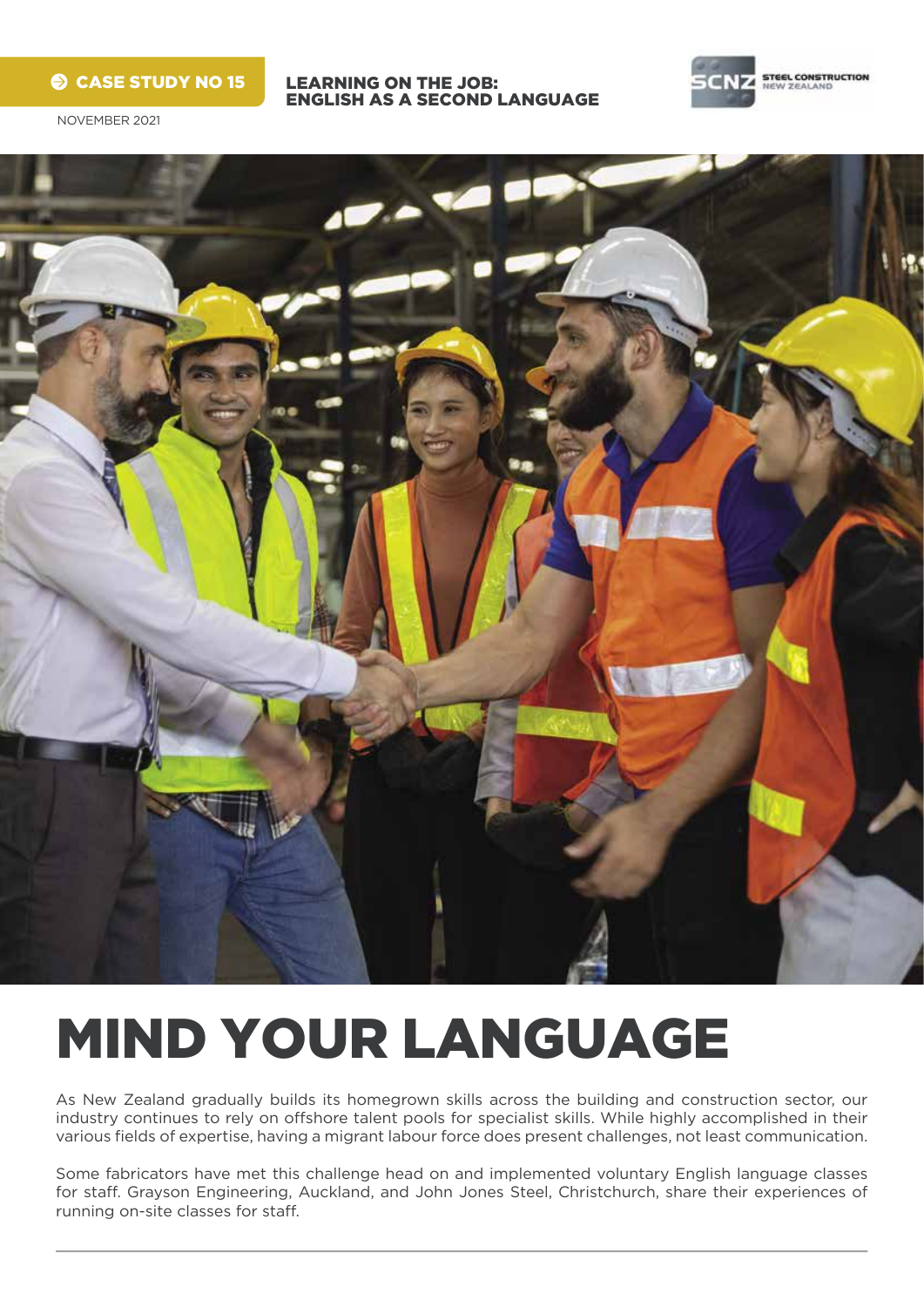# **GRAYSON** ENGINEERING

Grayson Engineering is one of a number of fabricators nationwide that has tapped into China's recruitment market for qualified welders and tradespeople.

Many of those employed are from North China, says Grayson Engineering managing director David Moore. "It's very remote compared to Shanghai or Guangzhou, they don't see many Westerners. When I've visited the region they've looked at me like I was from outer space."

The region is a hub for heavy industry and it's home to a particular range of skills Grayson struggles to find in New Zealand. But, while their skills were good, there was a language barrier.

"Of those that joined us directly from China, only one or two had sufficient English skills to follow verbal instructions and hold a conversation," says Moore. "Our workshop team was having to spend more time explaining things to them."

Something needed to change.

At a picnic the Chinese team had invited him to, Moore had a chance encounter with a Chinese English teacher. Before long, he had added the teacher to Grayson's payroll to conduct English language classes on site at the fabrication facility.

"It was quite fortuitous," he says. Moore says the ultimate aim was to help newly arrived migrant workers to better integrate by arming them with conversational English so they could interact with their co-workers. Grayson runs two separate weekly sessions on a Friday afternoon, with about eight staff in each.

Over the 11 years the programme has been operating, there has been a steady stream of young Chinese employees that have embraced the opportunity and committed to the sessions. To date, approximately 50 people have successfully completed the programme.

While some give up, others persist with the one-hour lessons and, by the end, they're good English speakers.

"Most of them can now not only have a conversation in English, but they can write English as well, which is quite an achievement," says Moore. "Their handwriting is neater than mine, I can tell you that."

The informal lessons focus on conversational English with some technical workshop terms "thrown in for good measure". Grayson doesn't set any expectations in terms of what they'd like participants to achieve. That said, Moore does promote an incentive.

"I tell them that if they make an effort with learning their English, they can earn more money because they'll be more efficient at their jobs," says Moore.

Results can begin to show in as little as six months but, typically, Grayson has noted a genuine difference at between nine and 12 months.

Grayson has noticed a real benefit to the business. Production has increased thanks to their quicker grasp of instructions and they're able to communicate more readily with the rest of the team.

The impact on the participants has also been positive. "They take great pride in being able to have a conversation with their co-workers and management," says Moore.

## "IT'S ALSO IMPROVED OUR CULTURE. THERE IS MORE FRIENDLY INTERACTION WITH CO-WORKERS, AND THEY CAN JOKE WITH OTHER STAFF MEMBERS."

DAVID MOORE, MANAGING DIRECTOR, GRAYSON ENGINEERING

Moore's advice to other fabricators?

"If you see a need, go for it, you won't regret it," he says. "It costs us about \$30k per year to have a teacher deliver two hours' worth of training each week."

Moore notes another unexpected benefit. "Our English teacher's mother tongue is actually Chinese. She doubles as a conduit for staff who don't yet have the confidence in their own English skills to approach management with any issues; she speaks to us on their behalf. So, she's not only a teacher but she's a little bit of a social worker, for want of a better word."



#### STUDENT PERSPECTIVE: FENG PU ZHANG

Feng Pu Zhang, roll shop manager at Grayson Engineering, had limited English when he arrived in New Zealand and he wanted to be able to express himself better. After two years of studying, his language skills have improved, particularly orally.

"We are a technical profession, and it is easier to communicate with English improving," says Zhang.

**Feng Pu Zhang (R) talks shop with David Moore, managing director, Grayson Engineering.**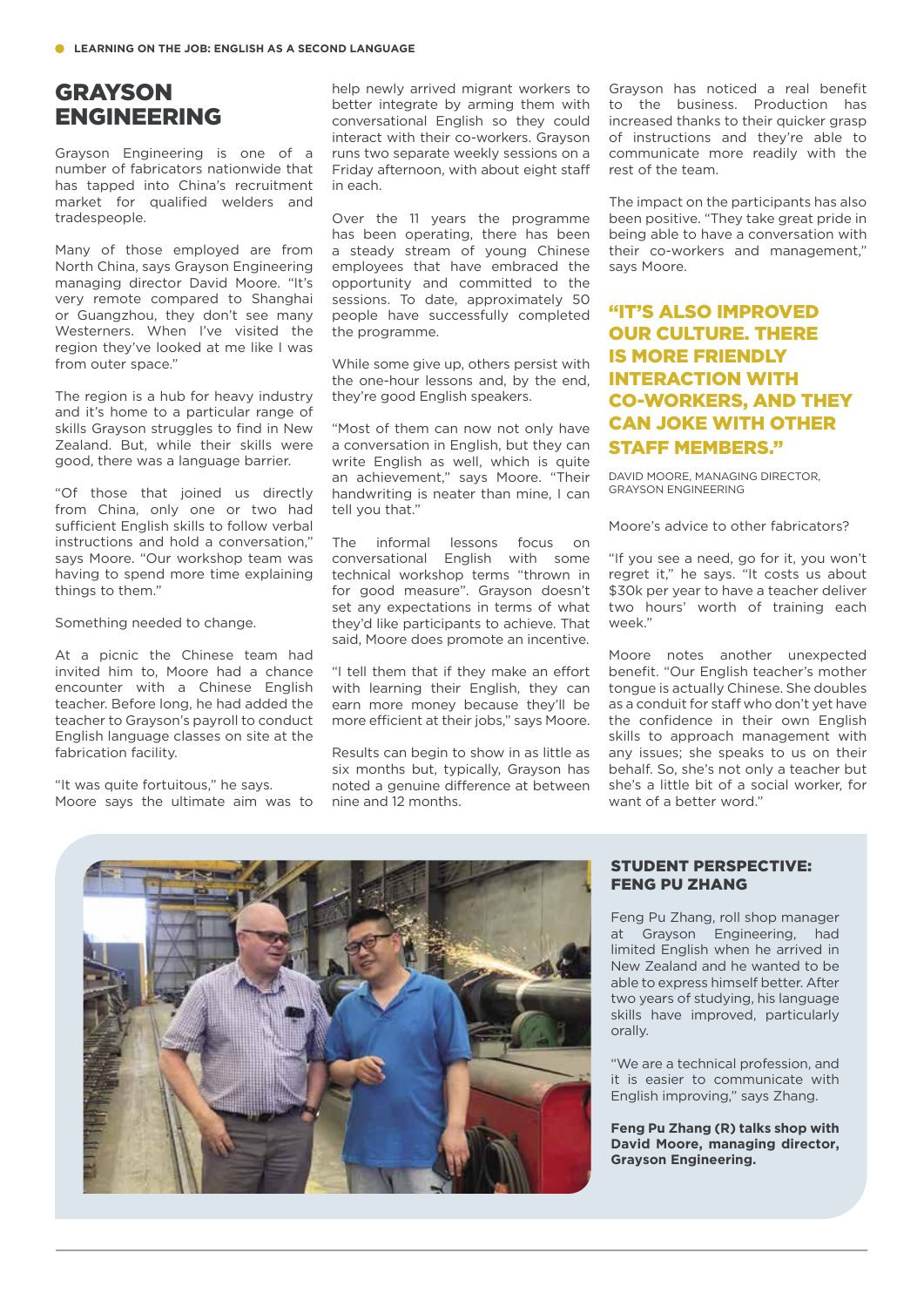

## JOHN JONES STEEL

"Embrace it, I guarantee the company will see the benefits throughout their business," says Lisa Frost, health and safety manager, John Jones Steel (JJS). Frost is referring to JJS's experience of providing English language classes for its ethnically diverse team.

JJS boasts representatives from Russia, The Netherlands, India, Philippines, South Africa and Brazil.

The driver to establish the classes first began with JJS's drafting department. Out of 13 staff, only two ticked the

'English as a first language' box. JJS was keen to improve verbal communication in the team, and to provide them with the skills to compose informative, succinct written content, such as emails.

"Kiwis tend to speak quickly and we found that those on our team struggling with English would often miss out small words, which could change the meaning of what was written," says Frost.

So, there was a focus on developing both their written language and their understanding of the Kiwi parlance.

"We achieved that and so much more," says Frost. "Inclusivity improved exponentially."

There was more chatter in the lunchroom, a welcome change from everyone being buried in their phones.

"Add in a new pool table and the change in culture has been massive," she says.

Frost is convinced that much of the change has occurred thanks to the team's increased confidence in both speaking and understanding conversations. There was marked improvement in completing incident forms, general paperwork, emails, and